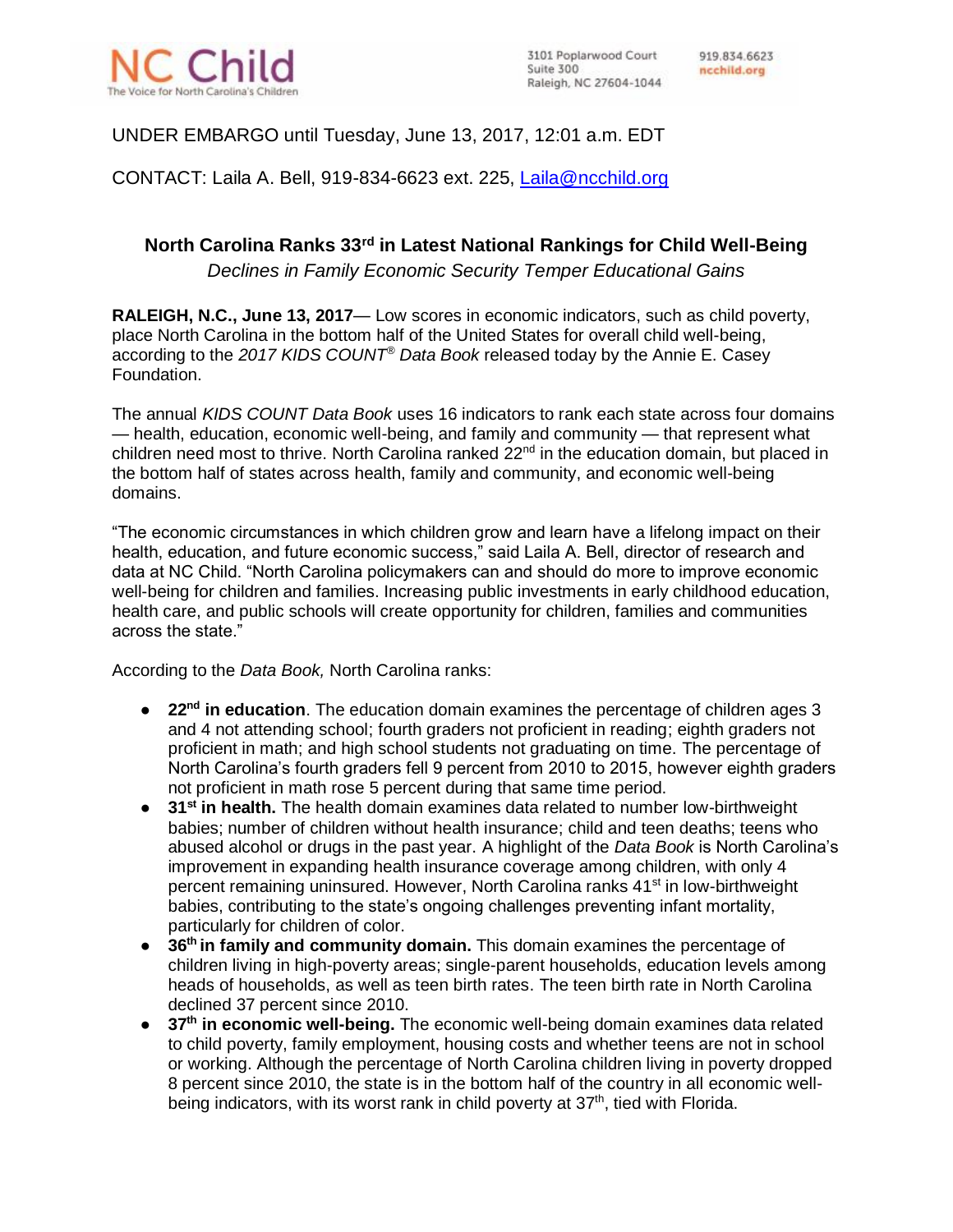

3101 Poplarwood Court Suite 300 Raleigh, NC 27604-1044

919.834.6623 ncchild.org

North Carolina's high rank in health insurance coverage is largely due to expansions in coverage created by the Affordable Care Act (ACA), Medicaid, and NC Health Choice. Unfortunately, health insurance rates have the potential to worsen if Congress votes to approve the pending American Health Care Act (AHCA) or similar legislation, or if Congress fails to fund the Children's Health Insurance Program (CHIP).

The AHCA would roll back key provisions of the ACA and would cut and cap the Medicaid program, which would have a profound impact on children's coverage and the benefits that are available to them. CHIP provides health insurance to over 100,000 children in North Carolina. It is unclear how these children would retain insurance coverage with the loss of federal funding.

"The gains we have made in children's health insurance coverage are largely a result of investing in and strengthening public health insurance programs, like Medicaid and CHIP," said Bell. "To preserve and build on our past progress, the U.S. Senate must reject the cuts to Medicaid and consumer protections in the American Health Care Act, and Congress must approve additional funding for CHIP."

In addition to maintaining key programs and protections for children's health insurance, NC Child identifies three policies that could improve the well-being of children in North Carolina:

- **Health**: Increase health insurance access for low-income adults of reproductive age. North Carolina can still use federal funds to expand affordable health insurance to adults and parents, which will have a positive effect on the physical, mental, and financial health of the entire family.
- **Education:** Invest in early childhood education programs. Brain science has taught us that the first few years of development can position a child for success in school and life. Supporting early childhood education opportunities at the local, state and federal level enables children to reach critical milestones that can lead to a lifetime of success.
- **Economic Security**: Invest in programs that reduce or mitigate the negative effects of poverty on child health and development. This includes preserving categorical eligibility for SNAP, which provides critical nutrition assistance to low-income households. Research shows SNAP support improved academic, behavioral and health outcomes for low-income children.

### **Release Information**

The *2017 KIDS COUNT® Data Book* will be available June 13 at 12:01 a.m. EDT at [www.aecf.org.](http://www.aecf.org/) Additional information is available at [www.aecf.org/databook,](http://databook.kidscount.org/) which also contains the most recent national, state and local data on hundreds of indicators of child well-being. Journalists interested in creating maps, graphs and rankings in stories about the *Data Book* can use the KIDS COUNT Data Center at [datacenter.kidscount.org.](http://datacenter.kidscount.org/)

###

### **About NC Child**

NC Child builds a strong North Carolina by advancing public policies to ensure all children – regardless of race, ethnicity, or place of birth – have the opportunity to achieve their full potential.

### **About the Annie E. Casey Foundation**

The Annie E. Casey Foundation creates a brighter future for the nation's children by developing